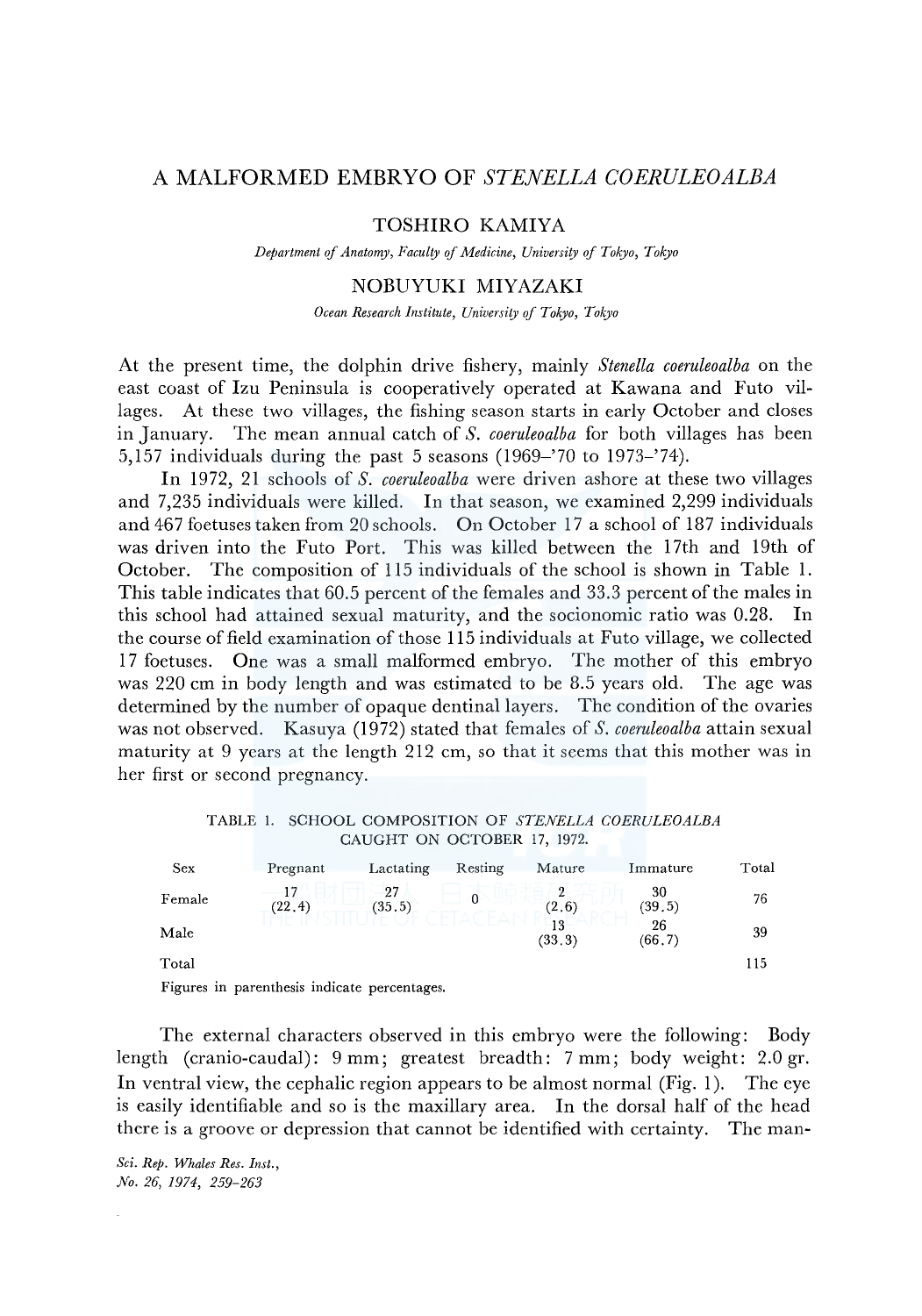#### 260 KAMIYA AND MIYAZAKI

dibular region is not clearly defined. The mandible is probably not developing. The upper limb bud is nearly normal on the left side (Fig. 2). On the right side, it is either not developing or in a state of abnormal formation (Fig. 4).

The abdominal region is not normal looking and, in particular, there is a stringlike fold that can be the umbilical cord but it is not typical. The tail, as compared to that of a normal embryo, is too wide and placed with its tip in the oral region (Fig. 1).

In back view (Fig. 3), one can see the almost normal developing vertebrae and the segmentation. The curvature, from this aspect, is abnormally sideward. Comparing the two lateral views, one sees that, on the left side (Fig. 2), the appearance is almost normal (see above remark on mandible) but on the right side (Fig. 4), there is a mass of unidentifiable lumps of tissues.

Internal structures were observed in this embryo which was embedded in paraffin, sectioned longitudinally and serially 10  $\mu$  thick, and stained with hematoxylin and eosin for microscopical study. Also, we used an 11 mm long normal embryo of the same species for longitudinal serial sections to compare with the malformed embryo.

Fig. 5 shows an approximately sagittal section of the 11 mm normal embryo *S. coeruleoalba.* In this embryo, one clearly sees that the brain and spinal cord and all of the primordia of the cranial nerves are already present. Also, each visceral organ is quite well formed: primordial thymus, thyroid gland, lung, heart and liver with much blood, splenic primordium, gonad, primitive pancreas, mesonephros and metanephros respectively *etc.* are present.

One the contrary, in the malformed embryo which is covered with simple epithelium and the inner structure of which is mainly composed of mesenchyme cells, organ formation is extremely abnormal in comparison with the normal embryo. In the cephalic region, one cannot recognize any brain structure: there is only a non-differentiated nervous cell mass. In figure 6, the optic vesicle is cut near its center with the optic cup and the lens vesicle can be seen. The optic cup has inner and outer layers. The outer layer already presents the pigmented epithelium but the layer formation is irregular. In the thoracic and abdominal regions, we can mainly distinguish four kinds of tissue masses. Heart muscles, liver cells, neural tissue and segmental structures (Figs. 7, 8, 9). Bundle-like heart muscles with intercalated disks can be seen. The usual blood-cells accummulations were not observed. Nervous tissue is degenerated but spinal ganglion-like masses were identified and glia cells are abundant.

This case is one of the malformed embryos at an early developmental stage. A malformed embryo of *S. coeruleoalba* has been observed by Kawamura and Kashita (1971). That case was a double monster with body length of 16.8 and 17.2 mm respectively along a transverse axis. Rudimentary hind limbs in a mature individual were also reported by Ohsumi (1969) and the external development of normal embryos was described by Ogawa (1953). The normal cross-section of a 12 mm long embryo has been observed by Hosokawa (1955). Each of the above three embryos was from the same species.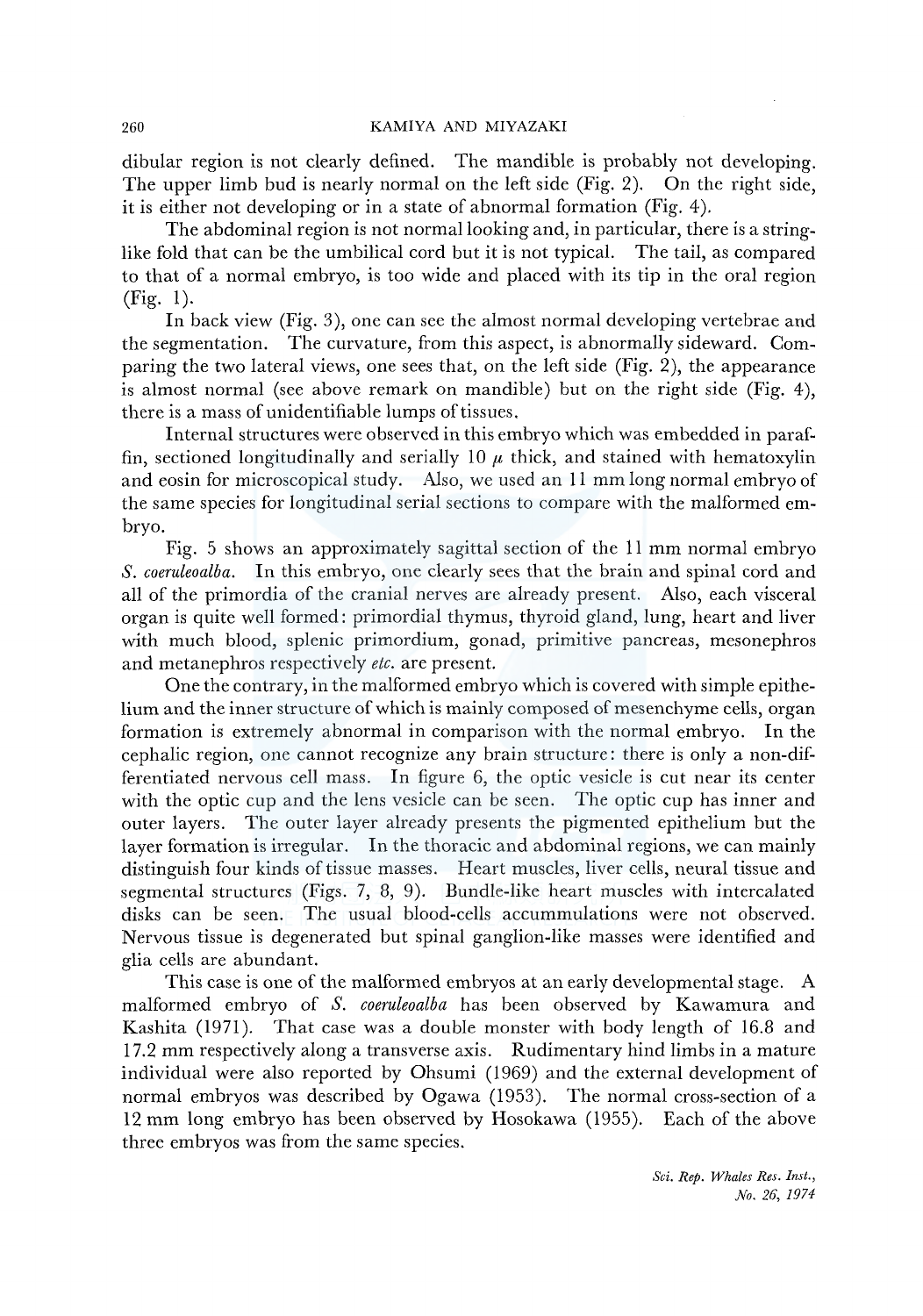#### **REFERENCES**

HosoKAWA, H., 1955. Cross-section of a 12 mm dolphin embryo. *Sci. Rep. Whales Res. Inst.,* 10: 1-68.

- KASUYA, T., 1972. Growth and reproduction of *Stenella caeruleoalba* based on the age determination by means of dentinal growth layer. *Sci. Rep. Whales Res. Inst.,* 24: 57-79.
- KAWAMURA, A. and K. KASHITA, 1971. A rare double monster of dolphin, *Stenella caeruleoalba. Sci. Rep. Whales Res. Inst.,* 23: 139-140.
- OGAWA, T., 1953. On the presence and disappearance of the hind limb in the cetacean embryo. *Sci. Rep. Whales Res. Inst.,* 8: 127-132.
- 0HSUMI, S., 1965. A dolphin *(Stenella caeruleoalba)* with protruded rudimentary hind limbs. *Sci. Rep. Whales Res. Inst.,* 19: 135-136.

### EXPLANATION OF FIGURES

- Figs. 1-4. External form of malformed embryo of *S. coeruleoalba.* (ca.  $\times$  10.5). 1: Ventral view 2: Lateral view of the left side 3: Dorsal view
	- 4: Lateral view of the right side

Fig. 5. Longitudinal median section of the 11 mm normal embryo of *S. coeruleoalba*  (ca.  $\times 10$ ).

Figs. 6-9. Histological structure of malformed embryo of *S. coeruleoalba.* 

- 6: Optic vesicle, L=lens (ca.  $\times$  300) 7: Heart muscles (ca.  $\times$  500)
- 
- 8: Liver (ca.  $\times 500$ ) 9: Segmental structure (ca.  $\times 120$ )
- -

*Sci. Rep. Whales Res. Inst., No. 26, 1974*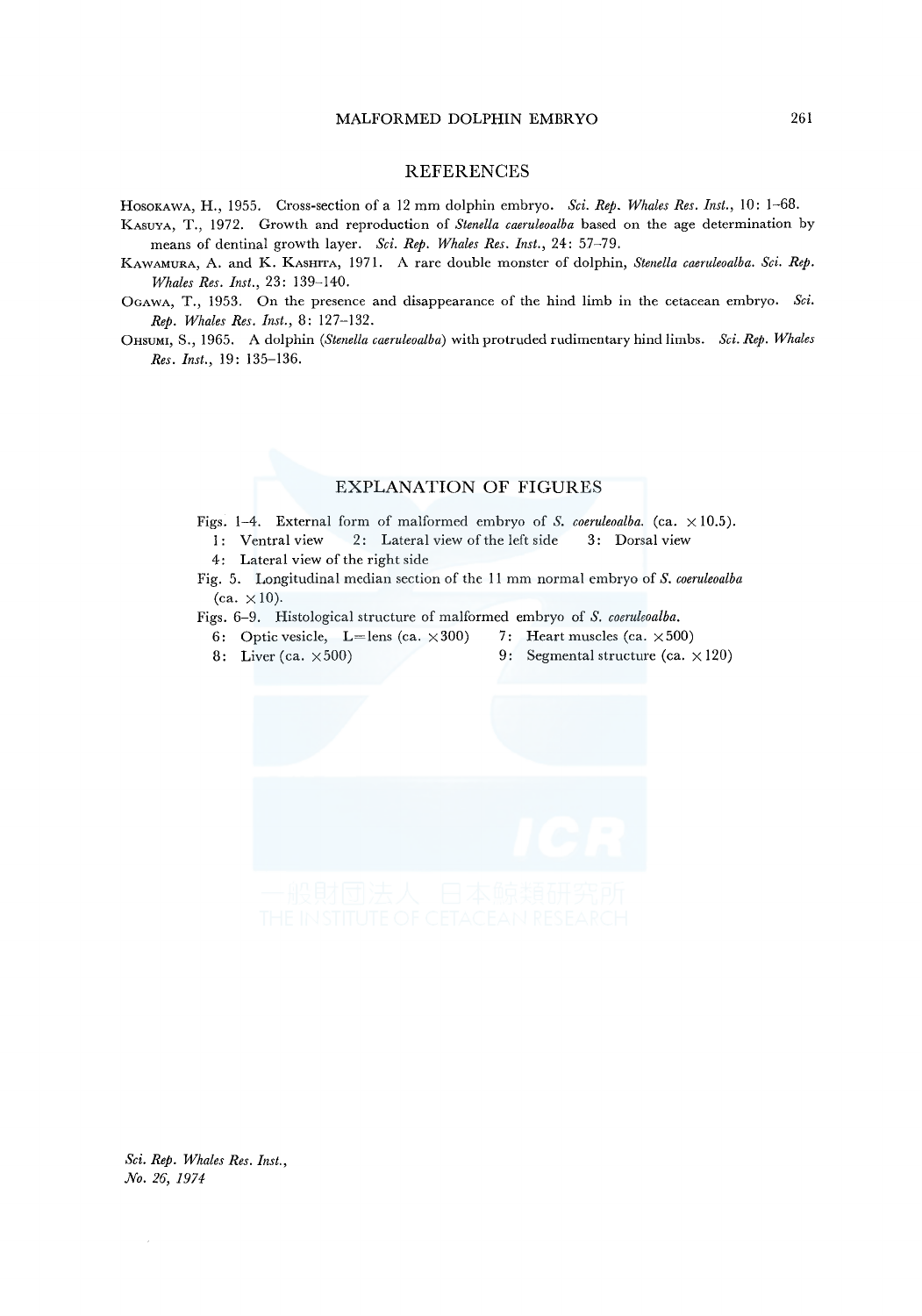